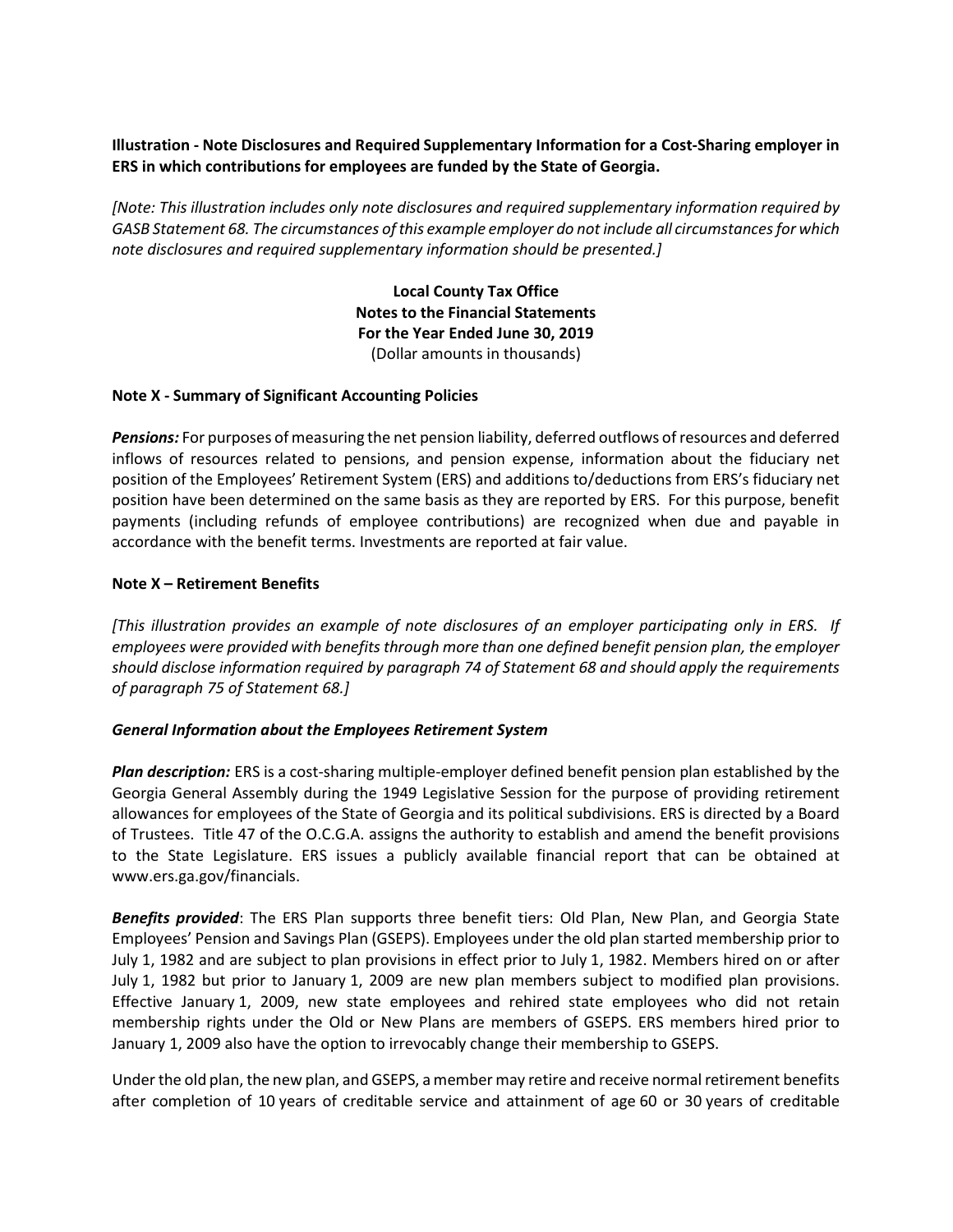service regardless of age. Additionally, there are some provisions allowing for early retirement after 25 years of creditable service for members under age 60.

Retirement benefits paid to members are based upon the monthly average of the member's highest 24 consecutive calendar months, multiplied by the number of years of creditable service, multiplied by the applicable benefit factor. Annually, postretirement cost-of-living adjustments may also be made to members' benefits, provided the members were hired prior to July 1, 2009. The normal retirement pension is payable monthly for life; however, options are available for distribution of the member's monthly pension, at reduced rates, to a designated beneficiary upon the member's death. Death and disability benefits are also available through ERS.

**Contributions**: Pursuant to O.C.G.A. 47-2-292(a) the Department of Revenue receives an annual appropriation from the Georgia General Assembly to be used to fund the employer contributions for local county tax commissioners and employees. Pursuant to O.C.G.A. 47-2-290(a) the Council of State Courts (CSC) and the Prosecuting Attorneys' Council (PAC) receive annual appropriations from the Georgia General Assembly for employer contributions of local employees in State Courts in Bibb, Chatham and DeKalb counties.

## Pension Liabilities and Pension Expense

At June 30, 2019, the Office did not have a liability for a proportionate share of the net pension liability because of the related State of Georgia support. The amount of the State's proportionate share of net pension liability associated with the Office is as follows:

 State of Georgia's proportionate share of the Net Pension Liability associated with the Office  $\frac{1}{2}$  XX,XXX

For the year ended June 30, 2019, the Office recognized pension expense of \$X,XXX and revenue of \$X,XXX for support provided by the State of Georgia.

Actuarial assumptions: The total pension liability as of June 30, 2018 was determined by an actuarial valuation as of June 30, 2017. Based on the funding policy adopted by the Board on March 15, 2018, the investment rate of return assumption will be changed to 7.30% in the June 30, 2018 actuarial valuation. Therefore, the investment rate of return used in the roll-forward of the total pension liability is 7.30% using the following actuarial assumptions, applied to all periods included in the measurement:

| <b>Inflation</b>          | 2.75%                                                                 |
|---------------------------|-----------------------------------------------------------------------|
| Salary increases          | $3.25 - 7.00\%$ , including inflation                                 |
| Investment rate of return | 7.30%, net of pension plan investment expense,<br>including inflation |

Postretirement mortality rates were based on the RP-2000 Combined Mortality Table with future mortality improvement projected to 2025 with the Society of Actuaries' projection scale BB and set forward 2 years for both males and females for service retirements and dependent beneficiaries. The RP-2000 Disabled Mortality Table with future mortality improvement projected to 2025 with Society of Actuaries' projection scale BB and set back 7 years for males and set forward 3 years for females was used for death after disability retirement. There is a margin for future mortality improvement in the tables used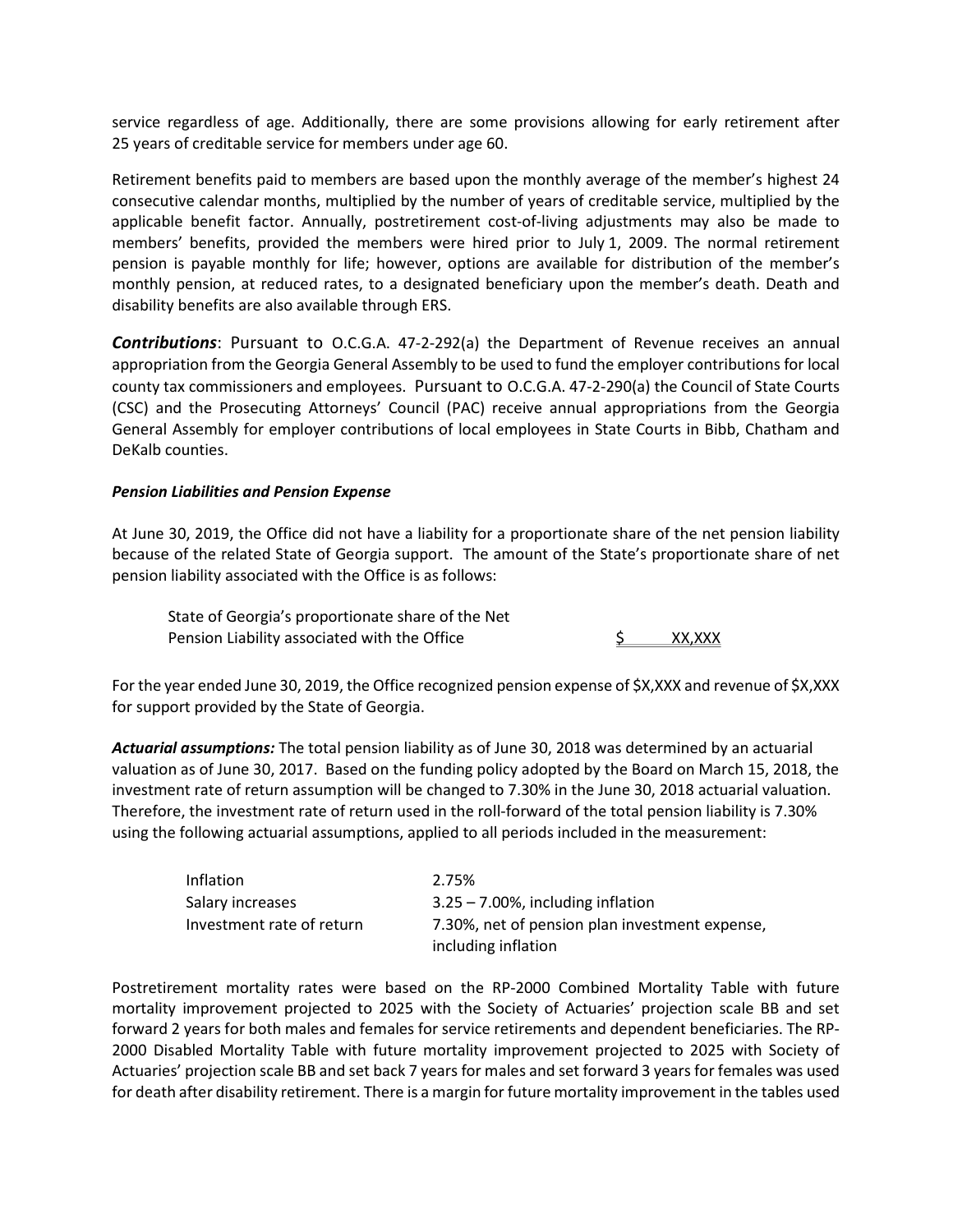by the System. Based on the results of the most recent experience study adopted by the Board on December 17, 2015, the numbers of expected future deaths are 9-12% less than the actual number of deaths that occurred during the study period for service retirements and beneficiaries and for disability retirements. Rates of mortality in active service were based on the RP-2000 Employee Mortality Table projected to 2025 with projection scale BB.

| December 17, 2015, the numbers of expected future deaths are 9-12% less than the actual number of<br>deaths that occurred during the study period for service retirements and beneficiaries and for disability<br>retirements. Rates of mortality in active service were based on the RP-2000 Employee Mortality Table<br>projected to 2025 with projection scale BB.                                                                                                                                                                                                                                                                                                                                                       |                             |                                               |  |  |  |
|-----------------------------------------------------------------------------------------------------------------------------------------------------------------------------------------------------------------------------------------------------------------------------------------------------------------------------------------------------------------------------------------------------------------------------------------------------------------------------------------------------------------------------------------------------------------------------------------------------------------------------------------------------------------------------------------------------------------------------|-----------------------------|-----------------------------------------------|--|--|--|
| The actuarial assumptions used in the June 30, 2017 valuation were based on the results of an actuarial<br>experience study for the period July 1, 2009 - June 30, 2014.                                                                                                                                                                                                                                                                                                                                                                                                                                                                                                                                                    |                             |                                               |  |  |  |
| The long-term expected rate of return on pension plan investments was determined using a log-normal<br>distribution analysis in which best-estimate ranges of expected future real rates of return (expected<br>nominal returns, net of pension plan investment expense and the assumed rate of inflation) are developed<br>for each major asset class. These ranges are combined to produce the long-term expected rate of return<br>by weighting the expected future real rates of return by the target asset allocation percentage and by<br>adding expected inflation. The target allocation and best estimates of arithmetic real rates of return for<br>each major asset class are summarized in the following table: |                             |                                               |  |  |  |
| <b>Asset class</b>                                                                                                                                                                                                                                                                                                                                                                                                                                                                                                                                                                                                                                                                                                          | <b>Target</b><br>allocation | Long-term<br>expected real<br>rate of return* |  |  |  |
| Fixed income                                                                                                                                                                                                                                                                                                                                                                                                                                                                                                                                                                                                                                                                                                                | 30.00%                      | $(0.50)$ %                                    |  |  |  |
| Domestic large equities                                                                                                                                                                                                                                                                                                                                                                                                                                                                                                                                                                                                                                                                                                     | 37.20                       | 9.00                                          |  |  |  |
| Domestic mid equities                                                                                                                                                                                                                                                                                                                                                                                                                                                                                                                                                                                                                                                                                                       | 3.40                        | 12.00                                         |  |  |  |
| Domestic small equities                                                                                                                                                                                                                                                                                                                                                                                                                                                                                                                                                                                                                                                                                                     | 1.40                        | 13.50                                         |  |  |  |
| International developed market equities                                                                                                                                                                                                                                                                                                                                                                                                                                                                                                                                                                                                                                                                                     | 17.80                       | 8.00                                          |  |  |  |
| International emerging market equities                                                                                                                                                                                                                                                                                                                                                                                                                                                                                                                                                                                                                                                                                      | 5.20                        | 12.00                                         |  |  |  |
| Alternatives                                                                                                                                                                                                                                                                                                                                                                                                                                                                                                                                                                                                                                                                                                                | 5.00                        | 10.50                                         |  |  |  |
| Total                                                                                                                                                                                                                                                                                                                                                                                                                                                                                                                                                                                                                                                                                                                       | 100.00%                     |                                               |  |  |  |
| * Rates shown are net of inflation                                                                                                                                                                                                                                                                                                                                                                                                                                                                                                                                                                                                                                                                                          |                             |                                               |  |  |  |
| Discount rate: The discount rate used to measure the total pension liability was 7.30 %. The projection of<br>cash flows used to determine the discount rate assumed that plan member contributions will be made at<br>the current contribution rate and that employer and State of Georgia contributions will be made at rates<br>equal to the difference between actuarially determined contribution rates and the member rate. Based                                                                                                                                                                                                                                                                                     |                             |                                               |  |  |  |

**Discount rate:** The discount rate used to measure the total pension liability was 7.30 %. The projection of cash flows used to determine the discount rate assumed that plan member contributions will be made at the current contribution rate and that employer and State of Georgia contributions will be made at rates equal to the difference between actuarially determined contribution rates and the member rate. Based on those assumptions, the pension plan's fiduciary net position was projected to be available to make all projected future benefit payments of current plan members. Therefore, the long-term expected rate of return on pension plan investments was applied to all periods of projected benefit payments to determine the total pension liability.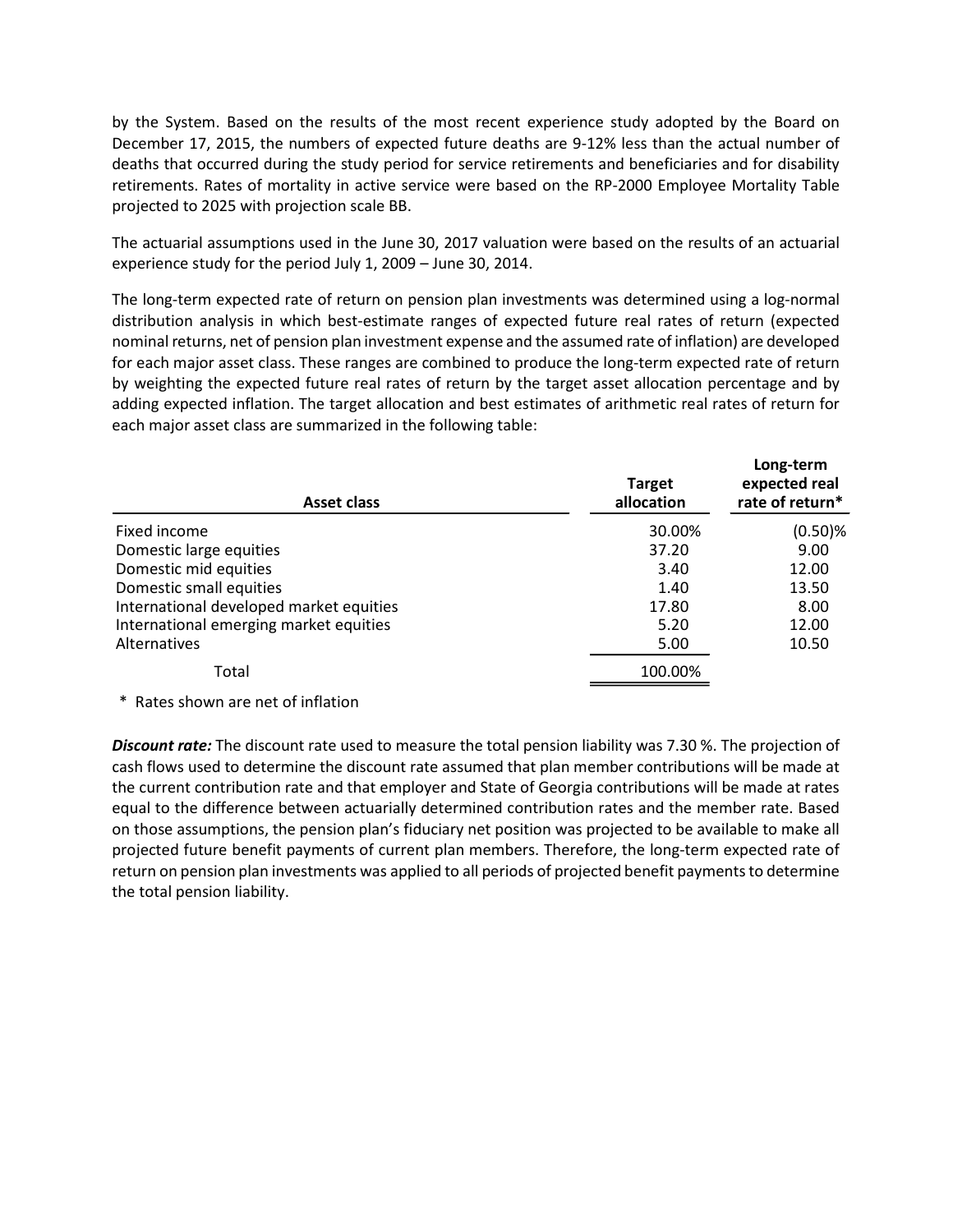# Local County Tax Office Required Supplementary Information Schedule of Proportionate Share of the Net Pension Liability Employees' Retirement System For the Year Ended June 30

(Dollar amounts in thousands)

|                                                                                                                  |    | 2019    | 2018    | 2017    | 2016    | 2015    |
|------------------------------------------------------------------------------------------------------------------|----|---------|---------|---------|---------|---------|
| Tax Office's proportion of the net pension liability                                                             |    | X.XXX%  | X.XXX%  | X.XXX%  | X.XXX%  | X.XXX%  |
| Tax Office's proportionate share of the net pension<br>liability                                                 | \$ | XX, XXX | XX, XXX | XX, XXX | XX, XXX | XX, XXX |
| State of Georgia's proportionate share of the net<br>pension liability associated with the Tax Office            | \$ | XX, XXX | XX, XXX | XX, XXX | XX, XXX | XX, XXX |
| Total                                                                                                            | \$ | XX,XXX  | XX, XXX | XX,XXX  | XX, XXX | XX, XXX |
| Tax Office's covered-employee payroll                                                                            |    | XX, XXX | XX, XXX | XX,XXX  | XX, XXX | XX, XXX |
| Tax Office's proportionate share of the net pension<br>liability as a percentage of its covered-employee payroll |    | N/A     | N/A     | N/A     | N/A     | N/A     |
| Plan fiduciary net position as a percentage of the total<br>pension liability                                    |    | 76.68%  | 76.33%  | 72.34%  | 76.20%  | 77.99%  |

Note: Schedule is intended to show information for the last 10 fiscal years. Additional years will be displayed as they become available.